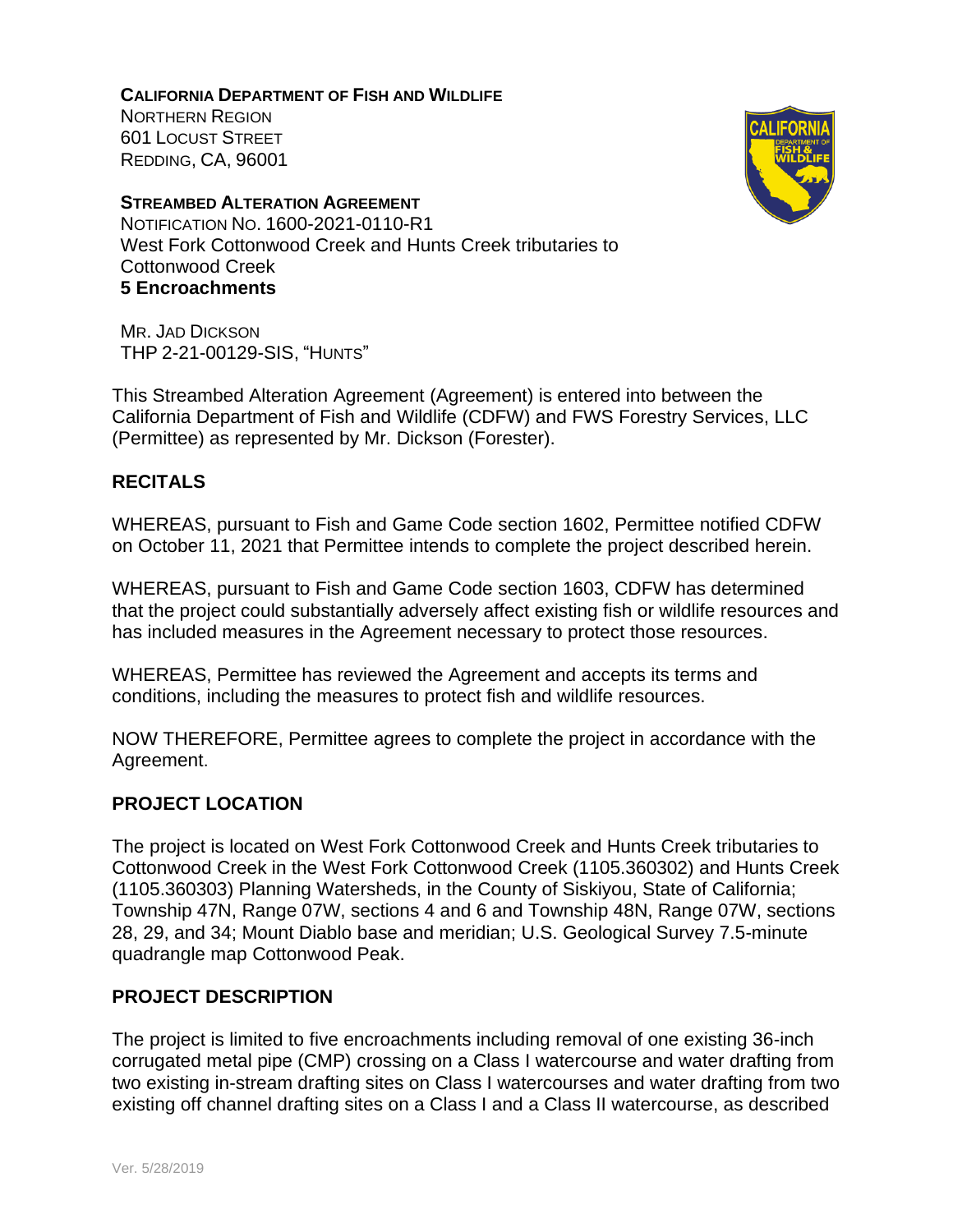on pages 14, 33, 37, 40 through 43, and 59.1 through 59.3 and shown on maps on pages 56 and 57.3 of the Timber Harvesting Plan (THP). Following is a description of work proposed at each map point:

- **W2** (Class II, West Fork Cottonwood Creek tributary to Cottonwood Creek): Water drafting from an existing off-channel drafting site. The off-channel waterhole is passively fed from a pipe with a screened inlet located upstream of the waterhole.
- **W3** (Class I, West Fork Cottonwood Creek tributary to Cottonwood Creek): Water drafting from an existing off-channel drafting site. The off-channel waterhole is passively fed from a pipe with a screened inlet located upstream of the waterhole.
- **W4** (Class I, West Fork Cottonwood Creek tributary to Cottonwood Creek): Water drafting from an existing in-stream drafting site.
- **W5** (Class I, Hunts Creek tributary to Cottonwood Creek): Water drafting from an existing in-stream drafting site.
- **Crossing 24** (Class I, Hunts Creek tributary to Cottonwood Creek): Removal of an existing 36-inch CMP crossing following completion of local operations that utilize the crossing.

# **PROJECT IMPACTS**

CDFW has determined that without implementation of the conditions contained within this Agreement, existing fish or wildlife resources the project could substantially adversely affect include: coho salmon-southern Oregon/northern California Coast Evolutionarily Significant Unit (ESU) (*Oncorhynchus kisutch,* federal and state threatened), steelhead-Klamath Mountains Province Distinct Population Segment [*O. mykiss,* Species of Special Concern (SSC) (summer-run only)], fish (Fish and Game Code 45), and other species dependent on aquatic and riparian habitats such as amphibians, reptiles, mammals, birds, and non-aquatic invertebrates.

The project could adversely affect the fish or wildlife resources identified above through short-term release of contaminants incidental from work activities (e.g., sediment, petroleum products, etc.), channel dewatering, and loss or decline of stream channel and riparian habitats. These effects may cause conditions that decrease instream quality, damage spawning and/or rearing habitats, impede the up and/or downstream migration of aquatic species, reduce the quality or quantity of aquatic and riparian breeding and foraging habitats, and disrupt the nesting and denning of terrestrial birds and other wildlife.

# **MEASURES TO PROTECT FISH AND WILDLIFE RESOURCES**

# **1. Administrative Measures**

Permittee shall meet each administrative requirement described below.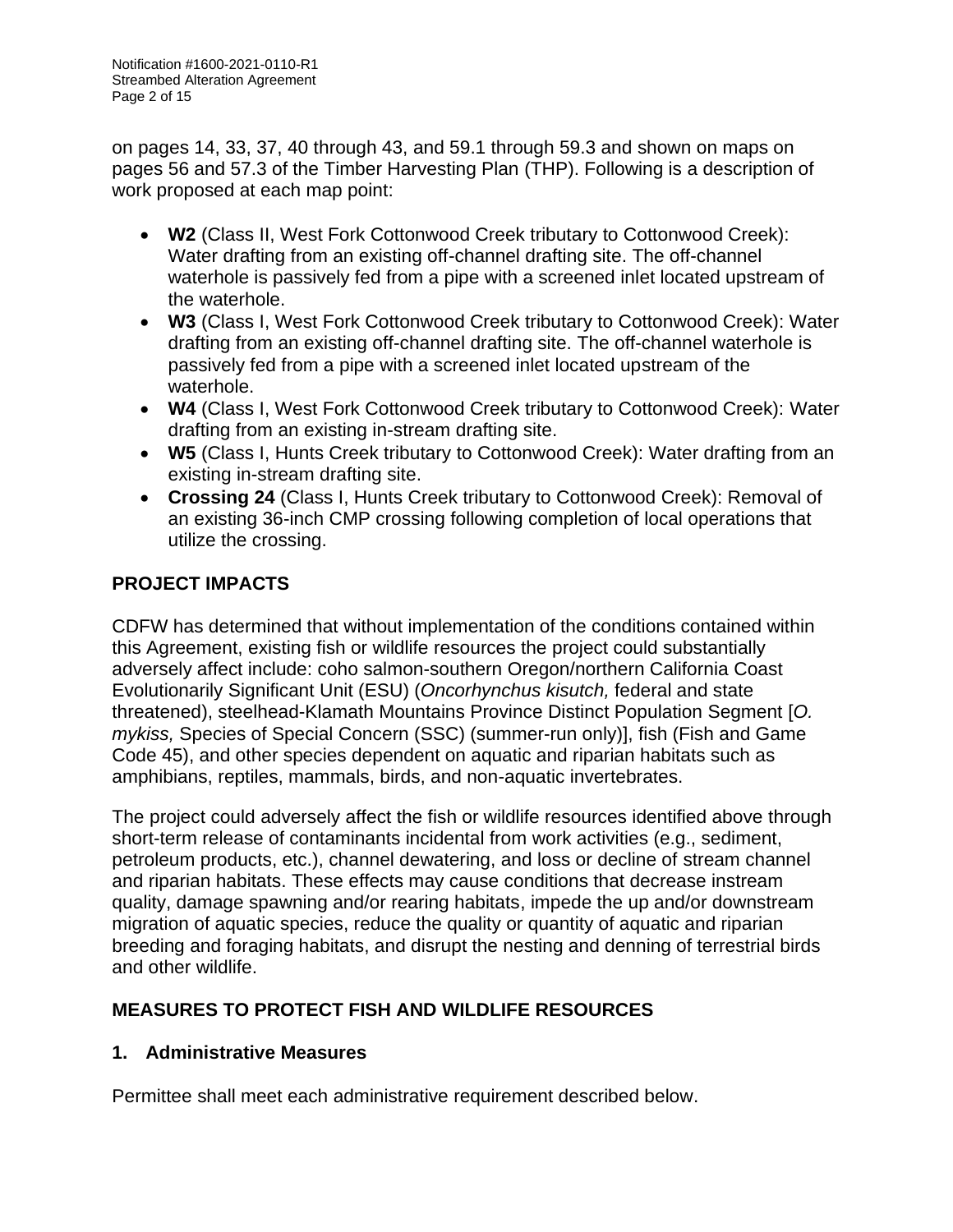- 1.1 Documentation at Project Site. Permittee shall make the Agreement, any extensions and amendments to the Agreement, and all related notification materials and California Environmental Quality Act (CEQA) documents, readily available at the project site at all times and shall be presented to CDFW personnel, or personnel from another state, federal, or local agency upon request.
- 1.2 Providing Agreement to Persons at Project Site. Permittee shall provide copies of the Agreement and any extensions and amendments to the Agreement to all persons who will be working on the project at the project site on behalf of Permittee, including but not limited to contractors, subcontractors, inspectors, and monitors.
- 1.3 Notification of Conflicting Provisions. Permittee shall notify CDFW if Permittee determines or learns that a provision in the Agreement might conflict with a provision imposed on the project by another local, state, or federal agency. In that event, CDFW shall contact Permittee to resolve any conflict.
- 1.4 Project Site Entry. Permittee agrees that CDFW personnel may enter the project site upon 24-hour notification to verify compliance with the Agreement.
- 1.5 Notification of Commencement and Completion of Work. At least two business days prior to the initiation of work at the sites listed in the Project Description, the Permittee shall contact CDFW representative Merissa Hanisko by email [\(merissa.hanisko@wildlife.ca.gov\)](mailto:merissa.hanisko@wildlife.ca.gov), or phone (530-841-2568) to inform CDFW work is expected to commence. Information to be disclosed includes Agreement number, THP number, and the anticipated start date. CDFW has two full business days from time of Permittee contact to respond. If the Permittee does not receive a response from CDFW at two business days, as initiated by Permittee's time of contact, the Permittee may initiate the work permitted by this Agreement. The Permittee shall contact CDFW within thirty days of completion of the work.
- 1.6 Project Accordance Except where otherwise stipulated in this Agreement, all work shall be in accordance with the project description provided here-in as Agreement No.1600-2021-0110-R1 and any descriptions of work provided in THP 2-21-00129- SIS "Hunts" as approved on November 8, 2021.

# **2. Avoidance and Minimization Measures**

To avoid or minimize adverse impacts to fish and wildlife resources identified above, Permittee shall implement each measure listed below.

# PROJECT TIMING

2.1 Timing for Work on Class I Watercourses*.* All work on the stream banks or within the stream channel shall be confined to periods of low or no water flow between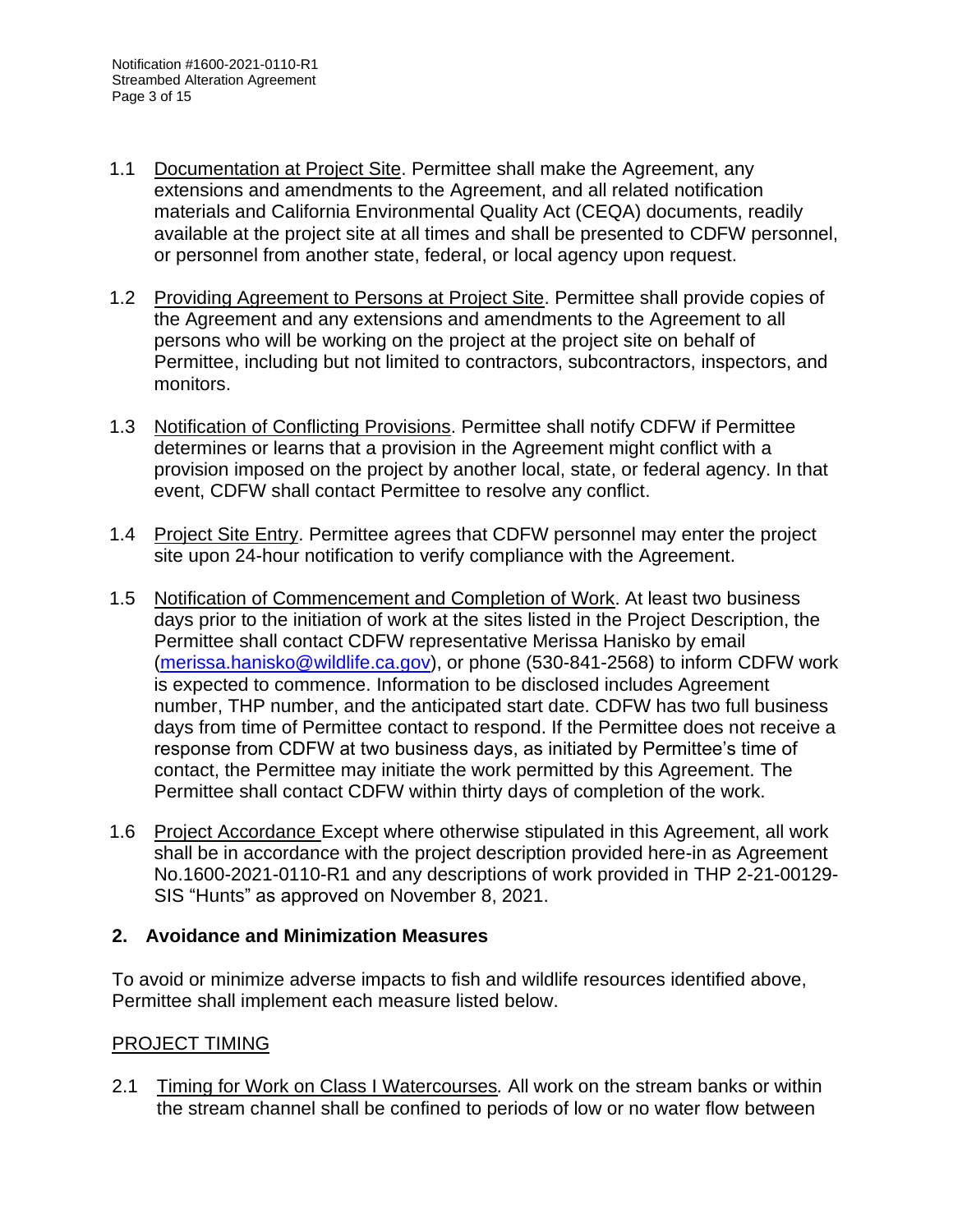**June 15 through October 15** for Class I watercourses. Exceptions to project timing are as follows: *work may be conducted in or near the stream outside of the aforementioned work periods, provided adherence to all conditions in this Agreement and a) – g) below.*

- a) The Permittee shall obtain written approval (e.g., email) from CDFW prior to the commencement of work activities.
- b) The Permittee shall complete any unfinished encroachment work, including erosion control measures, within 24 hours of CDFW directing the Permittee to do so.
- c) Prior to any ground disturbing work at a project site, the Permittee shall stockpile erosion control materials and have available to administer. All bare mineral soil exposed in conjunction with crossing construction, deconstruction, maintenance or repair, or removal shall be treated for erosion immediately upon completion of work on the crossing, and prior to the onset of precipitation capable of generating runoff. Erosion control shall consist of at least 1 to 2 inches weed-free straw mulch with greater than 90% coverage. In addition to mulching, seeds may be applied. If used, seeds shall be native or regionally appropriate plants, sterile varieties, or short lived non-native annuals that are known not to persist or spread such as cereal cover crops [i.e., barley (*Hordeum vulgare*), buckwheat (*Fagopyron esculentum*), oats (*Avena sativa*), rye (*Secale cereale*), wheat (*Triticum aestivum*)] to avoid the propagation of non-native (invasive) plants and minimize competition with native vegetation. Applied seeds shall be free from seeds of noxious or invasive weed species. No annual (Italian) ryegrass [*Festuca perennis* (=*Lolium multiflorum*)] shall be used. Seeding shall be at a rate of 100 lbs/acre equivalent barley seed to ensure establishment.
- d) Use of newly constructed crossings during the late season work period shall cease when precipitation is sufficient to generate overland flow off the road surface, or when use of the crossing is causing rutting of the road surface. Crossing use shall not resume until the road bed is dry, defined as a road surface which is no wetter than that found during normal dust abatement watering treatments and is not rutting or pumping fines or causing a visible turbidity increase in the stream or water sources leading to the stream. Emergency access shall be allowed at any time to correct emergency road related problems and other emergency situations.
- e) Road construction leading directly into or out of a proposed stream crossing shall only be performed when soils are sufficiently dry so that sediment is not discharged into streams.
- f) All crossing installation or removal work shall be completed in the shortest period feasible.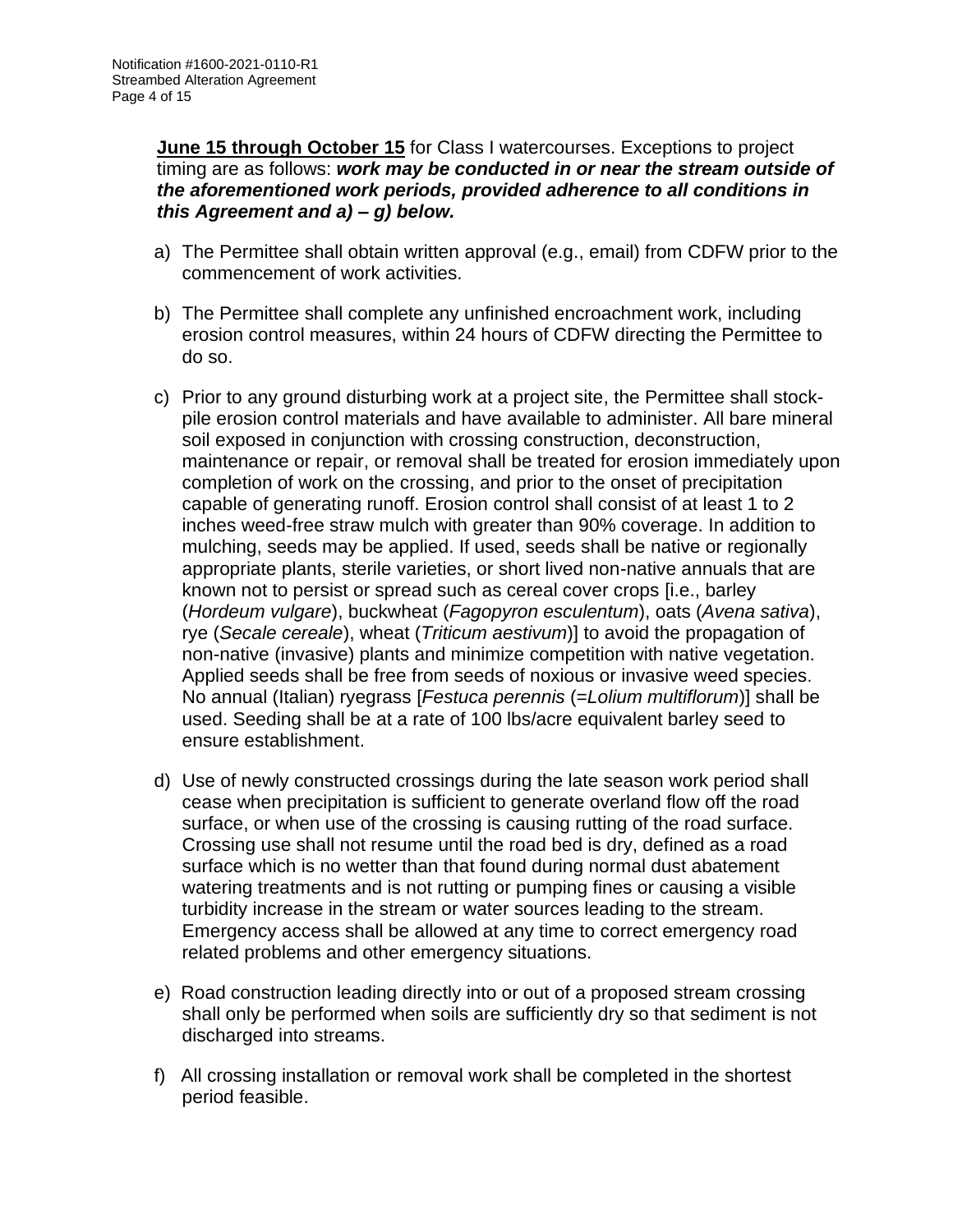- g) When the National Weather Service forecast reports a "chance" (30% or more) of rain within 24 hours, and prior to weekend or other shutdown periods, the Permittee shall finish work underway at encroachment prior to sunset and refrain from starting any new work at encroachment prior to the rain event.
- 2.2 Timing for Water Drafting on Class I and Class II Watercourses*.* All water drafting shall occur between **June 15 through October 15** for Class I watercourses and between **May 1 through October 15** for Class II watercourses. To request exceptions to project timing for water drafting the Permittee shall contact CDFW and obtain written approval (e.g., email) from CDFW prior to the commencement of water drafting activities.
- 2.3 Removal of Obstructions. If a substantial threat to a facility exists, removal of obstructions and sediment shall be limited to the time periods specified in measure 2.1. If the obstructions and sediment would reasonably be expected to cause substantial damage to resources or cause the facility to fail, the Permittee may remove obstructions and sediment at any time.

### GENERAL CONDITIONS for ALL ENCROACHMENTS

- 2.4 The Permittee shall ensure that bypass flows are maintained at all times during crossing work and water drafting activities and upstream or downstream passage of fish and all aquatic species is assured at all times.
- 2.5 Vehicles shall not be driven, or equipment operated, in water covered portions of a stream except as may be necessary to construct and remove in-stream structures to catch and contain water (i.e. cofferdams), to divert stream flow and isolate the work site, or as otherwise specifically provided for in this Agreement.
- 2.6 Daily, all heavy equipment that will be operated within or adjacent to the stream channel shall be checked for, maintained, and cleaned of materials deleterious to aquatic life or riparian habitat including oil, grease, hydraulic fluid, soil and other debris. Cleaning of equipment shall take place outside of the Watercourse and Lake Protection Zone (WLPZ) and prior to entering the water.
- 2.7 Stationary equipment, such as motors, pumps, generators, and welders that contain deleterious materials, located within or adjacent to a stream shall be positioned over drip pans.
- 2.8 Refueling of equipment and vehicles and storing, adding or draining lubricants, coolants or hydraulic fluids shall not take place within WLPZs or within stream beds, banks or channels. All such fluids and containers shall be disposed of properly. Heavy equipment including water drafting trucks parked within WLPZs or streambeds, banks or channels shall use drip pans or other devices (i.e., absorbent blankets, sheet barriers or other materials) as needed to prevent soil and water contamination.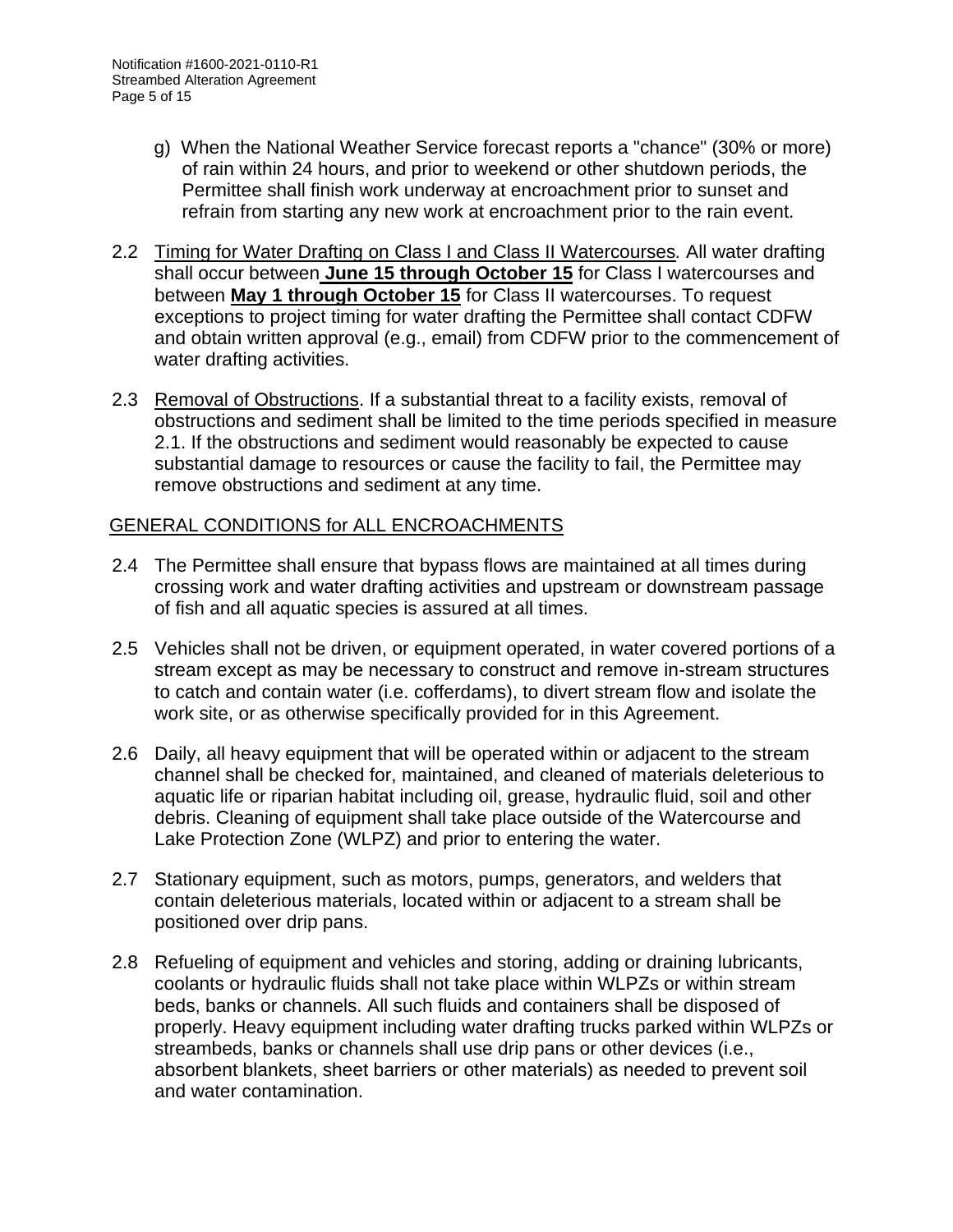- 2.9 All activities performed in or near a stream shall have absorbent materials designated for spill containment and clean-up activities on-site for use in an accidental spill. In the event of a spill, the Permittee shall immediately notify the California Emergency Management Agency at 1-800-852-7550 and immediately initiate the clean-up activities. CDFW shall be notified by the Permittee and consulted regarding clean-up procedures.
- 2.10 No debris, soil, silt, sand, bark, slash, sawdust, rubbish, cement or concrete or washings thereof, asphalt, paint or other coating material, oil or petroleum products or other organic or earthen material from any logging, construction, or associated activity of whatever nature shall be allowed to enter into, or placed where it may be washed by rainfall or runoff into Waters of the State. When operations are completed, any excess materials or debris shall be removed from the work area. Any fill material used shall be placed and/or removed in such a manner that it shall not cause direct sediment discharge or siltation in the stream.
- 2.11 Encroachments shall be constructed, deconstructed, decommissioned/abandoned, and maintained in a manner that minimizes to the extent feasible headcutting or downcutting of the stream channel by installing grade control such as riprap, woody debris, or through other effective measures.
- 2.12 The disturbed portions of any stream channel and adjacent areas shall be restored to as near their original condition as possible. Crossing facilities shall emulate the natural streambed elevation, substrate and flow velocity to the extent feasible.
- 2.13 Disturbance or removal of vegetation shall not exceed the minimum necessary to complete operations.
- 2.14 Structures and associated materials not designed to withstand high seasonal flows shall be removed to areas above the ordinary high water mark before such flows occur or the end of the yearly work period, whichever comes first.
- 2.15 Erosion control measures shall be made available if encroachment work occurs when the National Weather Service forecast reports a "chance" (30% or more) of rain within 24 hours. The Permittee shall deploy erosion control measures prior to rainfall.
- 2.16 To prevent the degradation of water quality, erosion control materials shall be applied in sufficient quantity prior to the onset of measurable precipitation with reapplication as needed to avoid any visible increase in surface erosion or turbidity in any receiving streams. Permittee shall properly install and maintain sediment barriers (including but not limited to filter fabric fencing, fiber mats, weed-free rice straw or fiber wattles or rolls) capable of preventing downstream sedimentation/turbidity. Geotextiles, fiber rolls, and other erosion control treatments shall not contain plastic mesh netting. Said devices shall be cleaned of all trapped sediment as necessary to maintain proper function. Recovered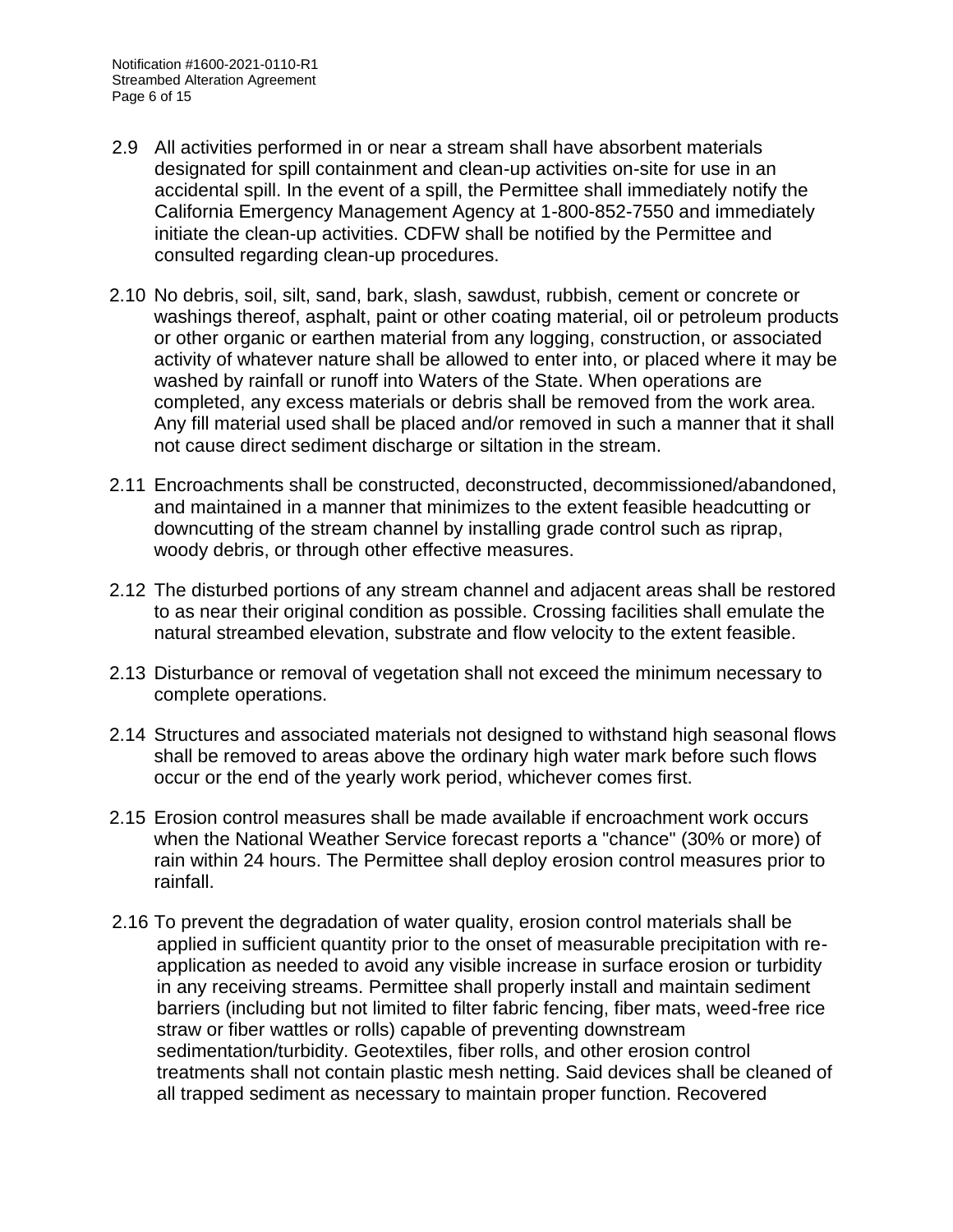sediment shall be disposed of where it shall not return to the Waters of the State. Said devices shall be completely removed from the channel, along with all temporary fills, upon completion of operations.

- 2.17 Soils adjacent to the stream channel that are exposed by project operations shall be adequately stabilized when rainfall is reasonably expected during construction, and immediately upon completion of construction, to prevent the mobilization of such sediment into the stream channels or adjacent wetlands. National Weather Service forecasts shall be monitored by the Permittee to determine the chance of precipitation.
- 2.18 All bare mineral soil outside of the stream channel exposed in conjunction with project activities shall be treated for erosion prior to the onset of precipitation capable of generating run-off or the end of the yearly work period, whichever comes first. Restoration shall include the seeding and mulching of all bare mineral soil with at least 1 to 2 inches weed-free straw mulch with greater than 90% coverage. In addition to mulching, seeds may be applied. If used, seeds shall be native or regionally appropriate plants, sterile varieties, or short lived non-native annuals that are known not to persist or spread such as cereal cover crops [i.e., barley (*Hordeum vulgare*), buckwheat (*Fagopyron esculentum*), oats (*Avena sativa*), rye (*Secale cereale*), wheat (*Triticum aestivum*)] to avoid the propagation of non-native (invasive) plants and minimize competition with native vegetation. Applied seeds shall be free from seeds of noxious or invasive weed species. No annual (Italian) ryegrass [*Festuca perennis* (=*Lolium multiflorum*)] shall be used. Seeding shall be at a rate of 100 lbs/acre equivalent barley seed to ensure establishment.
- 2.19 Approaches to all encroachments shall be treated to minimize the generation and direct transport of sediment to streams. Treatment locations shall include, but not be limited to, road surfaces, fill faces, cut banks, and road drainage ditches.
- 2.20 Road approaches and other work shall be left in a finished condition with all hydrologic connectivity from the road or ditch to the site eliminated as feasible and effective erosion control in place prior to any rainfall event capable of generating runoff. Effective erosion control shall extend away from the crossing to at least the first waterbreak.
- 2.21 Upon Department determination that turbidity/siltation levels resulting from project related activities constitute a threat to aquatic life, activities associated with the turbidity/siltation, shall be halted until effective Department approved control devices are installed, or abatement procedures are initiated.

# CONDITIONS for DECOMMISSION/DECONSTRUCTION (Removal of Crossings)

2.22 For permanent encroachments when water is present during removal: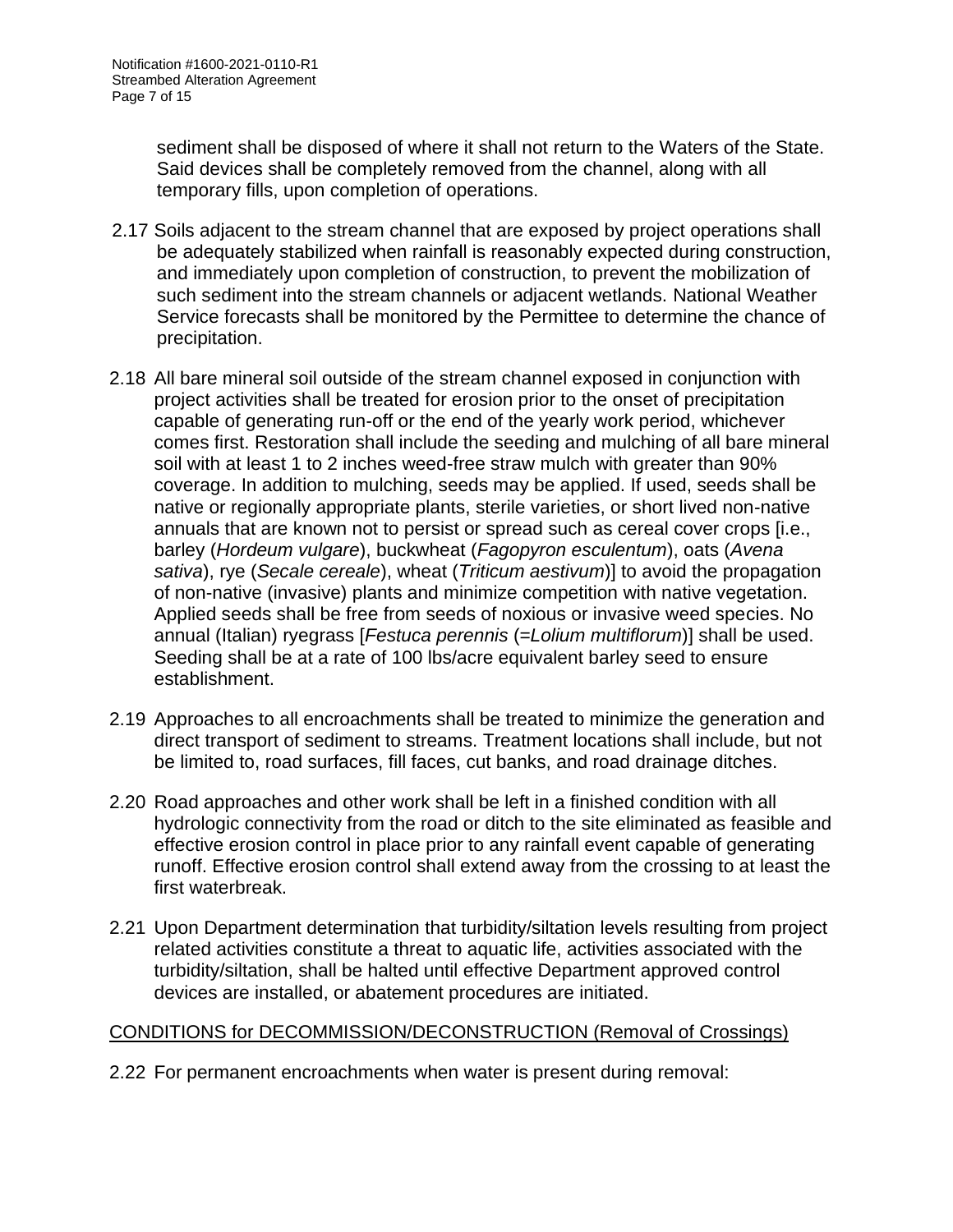- a) Cofferdams shall be temporarily installed to divert stream flow and isolate and dewater the work site, and to catch any sediment-laden water and minimize sediment transport downstream. Mineral soil shall not be used in the construction of cofferdams. Cofferdams shall be constructed of non-polluting materials including sand bags, rock, and/or plastic tarps. Water routed around the work site shall re-enter the channel below the annual high-water mark. All temporary materials used to construct cofferdams shall be removed from the channel upon completion of encroachment construction.
- b) Flowing water shall be cleanly bypassed and/or prevented from entering the work area through pumping or gravity flow, and cleanly returned to the stream below the work area. Flow diversions shall be done in a manner that shall prevent pollution and/or siltation and provides flows to downstream reaches. Flow bypass shall continue for the entire time that the work is being conducted (i.e., 24 hours a day).
- c) The Permittee shall remove turbid water and sediment present in the work area prior to restoring water flow through the project site, and place in a location where they cannot directly enter the Waters of the State.
- 2.23 During crossing removal, the Permittee shall excavate all fill material to recreate the natural channel grade and orientation, with a channel bed that is as wide as or slightly wider than the original watercourse.
- 2.24 The natural channel grade shall be determined by the Permittee by approximating a straight line through the crossing between the natural channel bottom upstream and downstream of the crossing.
- 2.25 All excavated fill shall be placed in stable areas where it cannot enter or erode into a stream.
- 2.26 The Permittee shall ensure the banks of the channel are laid back to a stable repose, generally at an angle less than that of adjacent, non-roadbed affected banks. Such slopes shall not be steeper than 1.5:1 (horizontal:vertical) unless armored with rip-rap or other effective means.
- 2.27 The Permittee shall place or construct barricades to effectively prevent access to the pulled crossing by standard-production four-wheel-drive passenger vehicles (excluding all-terrain vehicles).

### CONDITIONS for WATER DRAFTING OPERATIONS

- 2.28 Drafted water shall only be used for the purposes of dust abatement; road maintenance; and stream crossing or road construction.
- 2.29 Drafting by more than one truck shall not occur simultaneously at the same site.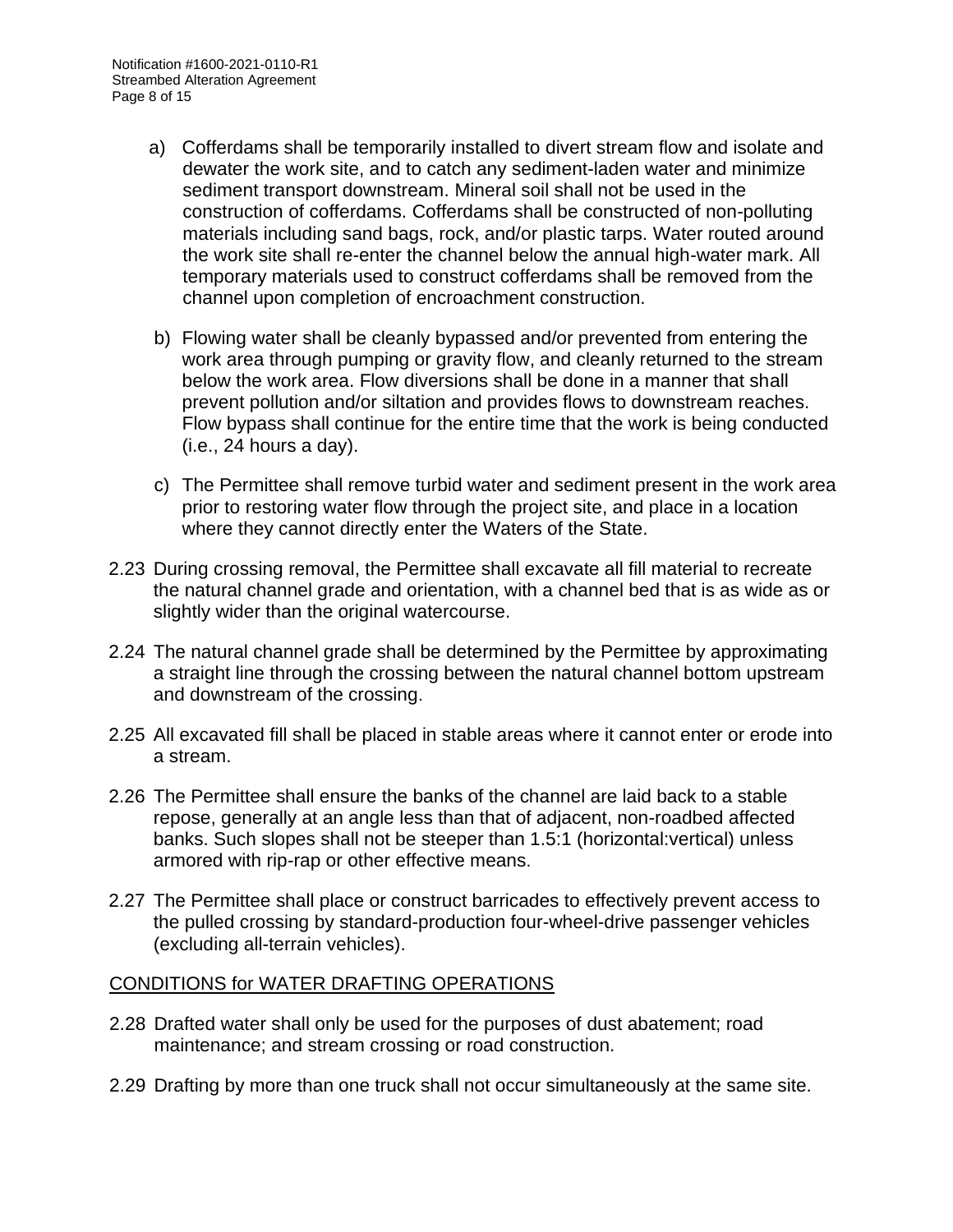- 2.30 All water drafting vehicles should be checked daily and shall be repaired as necessary to prevent leaks of deleterious materials from entering the stream and WLPZ.
- 2.31 Where overflow run-off from water trucks or storage tanks may enter the stream, effective erosion control devices shall be installed such as water bars, gravel berms, or hay bales.
- 2.32 Road approaches and truck pads shall be treated as necessary to prevent sediment production and delivery to a stream or waterhole. Approaches shall be armored to a minimum depth of 4 inches with durable compacted gravel, rock, or comparable material, from the edge of the watercourse out to 50 feet, or to the nearest water bar or point of hydrologic divide. The approaches shall be hydrologically disconnected to the maximum extent feasible and shall be maintained as necessary during use. Brow logs or large rocks shall be placed at the end of the truck pad where needed to prevent overland flow into the water source, and to limit truck access.
- 2.33 Passive and active water drafting intakes shall be fitted with screen made of woven mesh, perforated plate, wedge wire, or other durable fabric. The screen medium shall be able to withstand forces related to pumping and be of sufficient size to prevent impingement or entrainment of aquatic vertebrates during drafting operations.
- 2.34 Openings in the screens of Class I and II watercourse drafting intakes shall not exceed 1/16 inch in width for slotted or square openings or 3/32 inches diameter for round openings.
- 2.35 Screens shall be installed on all passive and active water drafting intakes. Intakes shall rest above the bottom of the channel and away from submerged vegetation. Screens and intakes shall be inspected, cleaned of accumulated algae, leaves, or other debris or obstructions, and kept in good repair throughout drafting operations.
- 2.36 The screen surface shall have at least 2.5 square feet of openings submerged in water.
- 2.37 The velocity of water across the screen surface shall not exceed 0.3 feet per second at any point on the screen surface.
- 2.38 Class I and II streams temporarily partially dammed to create a drafting pool shall provide passage for all life stages of vertebrate aquatic organisms by allowing bypass flows through an unobstructed portion of the channel. Temporary dams shall be removed when operations are complete.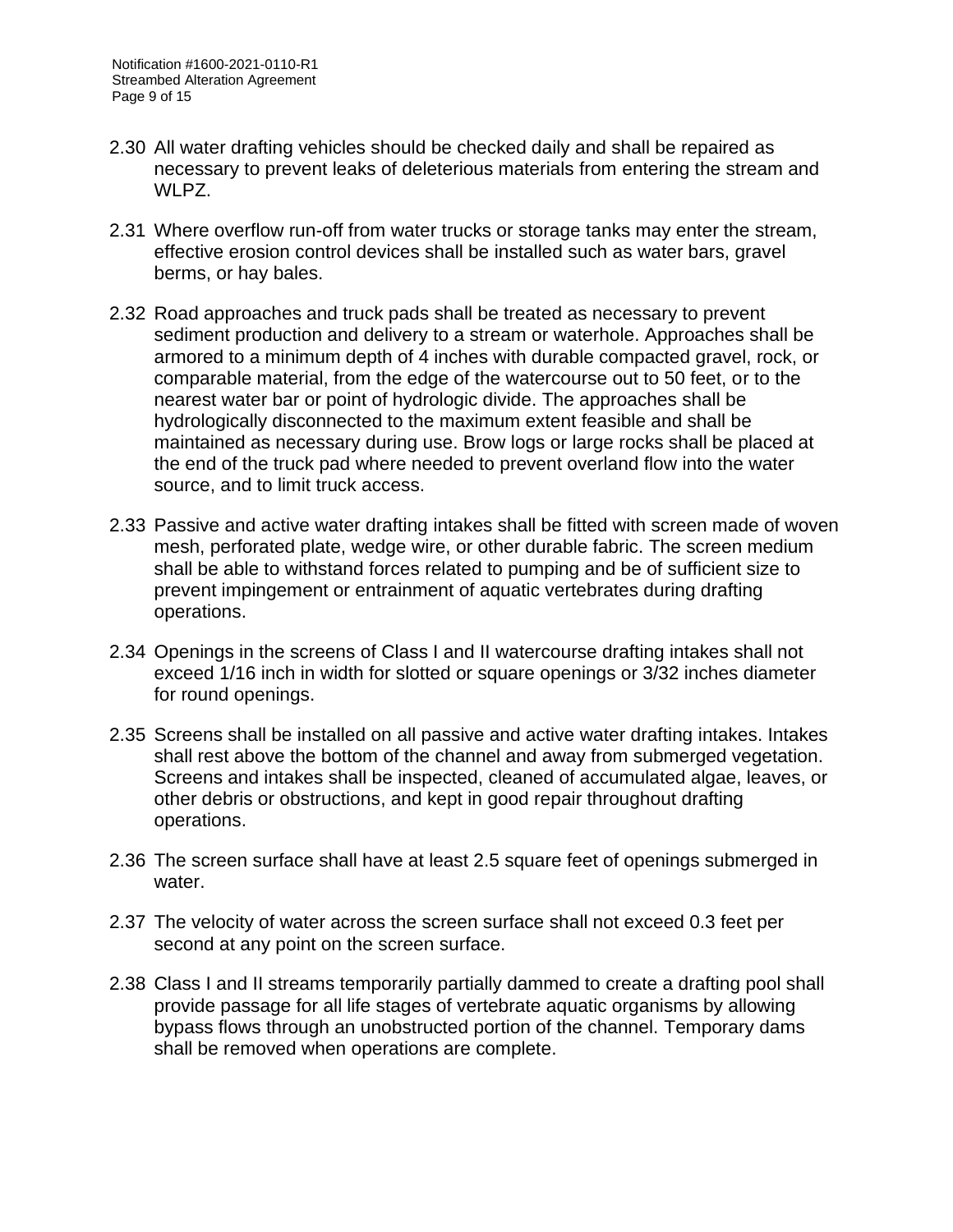- 2.39 Prior to drafting operations at drafting sites W2 and W3, a graduated stake shall be installed in the channel downstream of the intake pipe where water is passively (i.e., gravity) diverted from the source stream to the drafting site as a visual indicator for allowable streamflow reduction during drafting operations. The stake shall be maintained as necessary throughout each drafting season.
- 2.40 Prior to drafting operations at drafting sites W4 and W5, a graduated stake shall be installed in the channel downstream of each drafting site as a visual indicator for allowable streamflow reduction and pumping rate during drafting operations. The stake shall be maintained as necessary throughout each drafting season.
- 2.41 When diverting water from any Class I or Class II stream, bypass flows shall be maintained that ensure continuous surface flow in downstream reaches to keep aquatic organisms in downstream reaches in good condition.
- 2.1 When diverting water from any Class I stream, diversion rates from the source stream shall not exceed 10 percent of the surface flow, and for in-stream drafting sites the pool volume reduction shall not exceed 10 percent.
- 2.2 When diverting water from any Class I stream, the unimpeded stream flow must be areater than or equal to 2 CFS.
- 2.3 When diverting water from any Class II stream, diversion rates from the source stream shall not exceed 50 percent of the surface flow.
- 2.4 At the end of drafting operations, and prior to October 15 of each drafting season, the intake of the diversion pipe shall be removed from the watercourse and plugged, capped, or otherwise blocked (i.e. with a valve shut-off).

### **CONTACT INFORMATION**

Any communication that Permittee or CDFW submits to the other shall be in writing and any communication or documentation shall be delivered to the address below by U.S. mail or email, or to such other address as Permittee or CDFW specifies by written notice to the other.

### To Permittee:

Jad Dickson FWS Forestry Services, LLC 1216 Fruit Growers Road Hilt, CA 96044 jdickson@FWSForestry.com

To CDFW: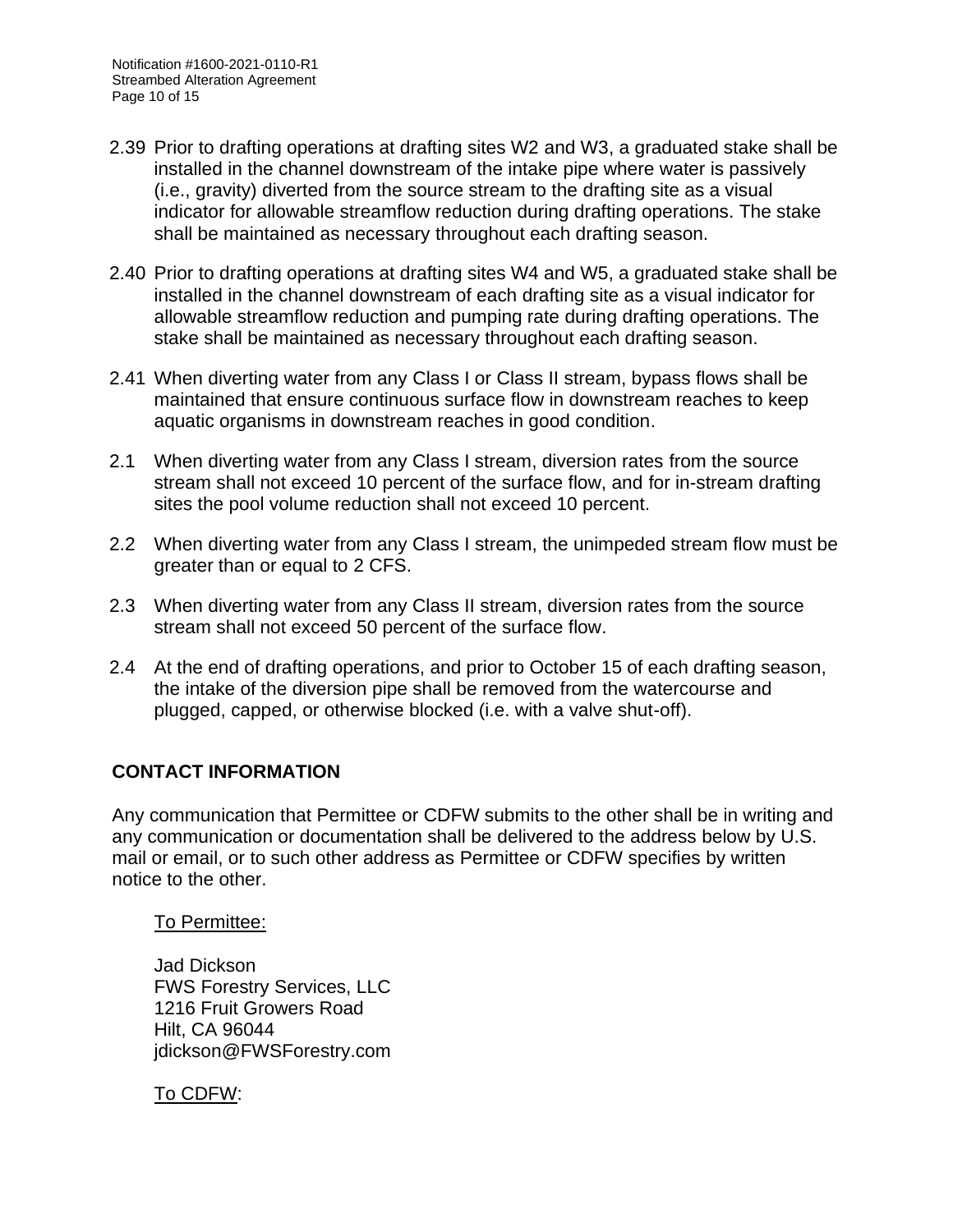Department of Fish and Wildlife Northern Region 601 Locust Street Redding, California 96001 Attn: Lake and Streambed Alteration Program – Richard Klug Notification #1600-2021-0110-R1 [richard.klug@wildlife.ca.gov](mailto:richard.klug@wildlife.ca.gov)

### **LIABILITY**

Permittee shall be solely liable for any violations of the Agreement, whether committed by Permittee or any person acting on behalf of Permittee, including its officers, employees, representatives, agents or contractors and subcontractors, to complete the project or any activity related to it that the Agreement authorizes.

This Agreement does not constitute CDFW's endorsement of, or require Permittee to proceed with the project. The decision to proceed with the project is Permittee's alone.

### **SUSPENSION AND REVOCATION**

CDFW may suspend or revoke in its entirety the Agreement if it determines that Permittee or any person acting on behalf of Permittee, including its officers, employees, representatives, agents, or contractors and subcontractors, is not in compliance with the Agreement.

Before CDFW suspends or revokes the Agreement, it shall provide Permittee written notice by certified or registered mail that it intends to suspend or revoke. The notice shall state the reason(s) for the proposed suspension or revocation, provide Permittee an opportunity to correct any deficiency before CDFW suspends or revokes the Agreement, and include instructions to Permittee, if necessary, including but not limited to a directive to immediately cease the specific activity or activities that caused CDFW to issue the notice.

### **ENFORCEMENT**

Nothing in the Agreement precludes CDFW from pursuing an enforcement action against Permittee instead of, or in addition to, suspending or revoking the Agreement.

Nothing in the Agreement limits or otherwise affects CDFW's enforcement authority or that of its enforcement personnel.

# **OTHER LEGAL OBLIGATIONS**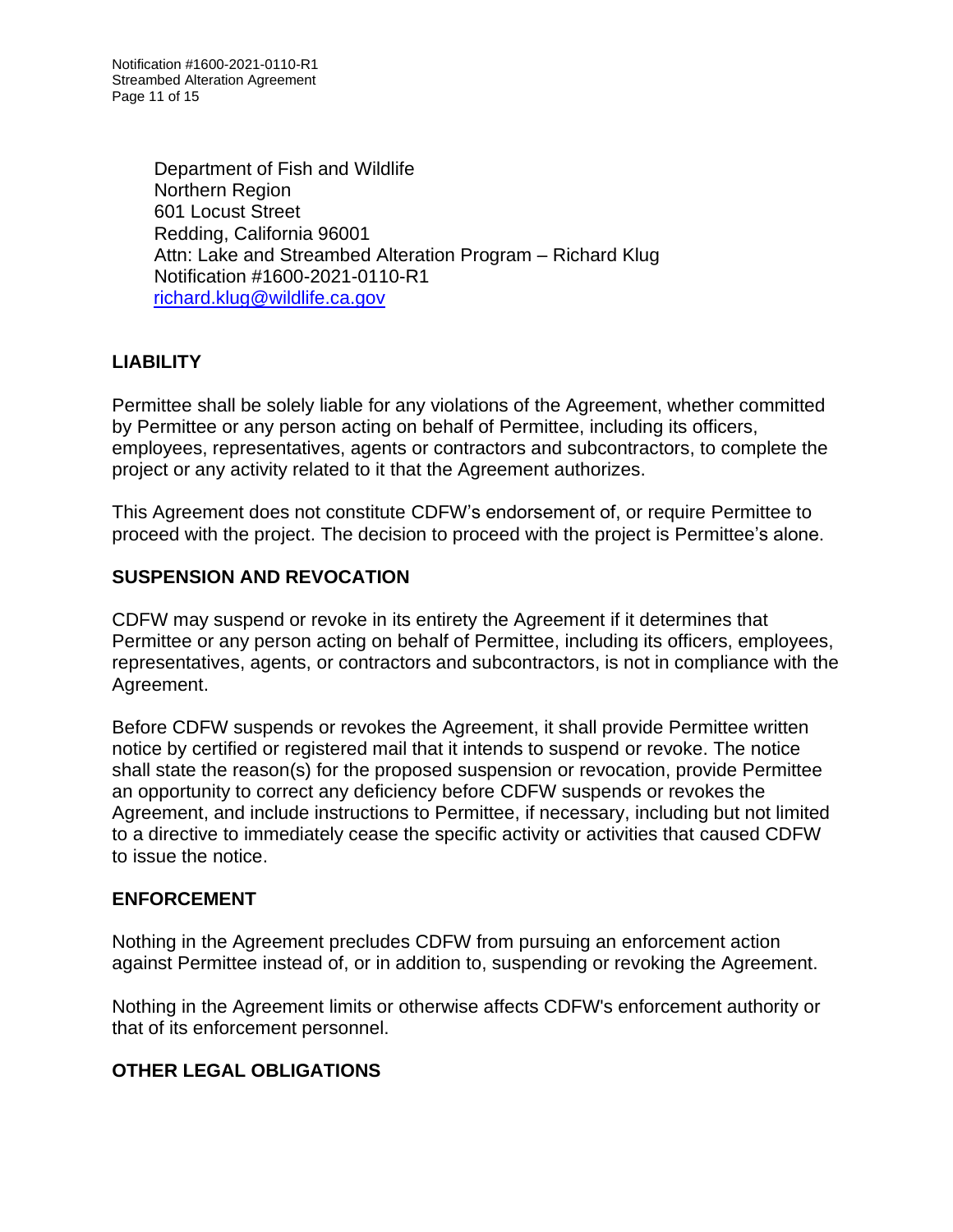This Agreement does not relieve Permittee or any person acting on behalf of Permittee, including its officers, employees, representatives, agents, or contractors and subcontractors, from complying with, or obtaining any other permits or authorizations that might be required under, other federal, state, or local laws or regulations before beginning the project or an activity related to it. For example, if the project causes take of a species listed as threatened or endangered under the Endangered Species Act (ESA), such take will be unlawful under the ESA absent a permit or other form of authorization from the U.S. Fish and Wildlife Service or National Marine Fisheries Service.

This Agreement does not relieve Permittee or any person acting on behalf of Permittee, including its officers, employees, representatives, agents, or contractors and subcontractors, from complying with other applicable statutes in the Fish and Game Code including, but not limited to, Fish and Game Code sections 2050 *et seq*. (threatened and endangered species), section 3503 (bird nests and eggs), section 3503.5 (birds of prey), section 5650 (water pollution), section 5652 (refuse disposal into water), section 5901 (fish passage), section 5937 (sufficient water for fish), and section 5948 (obstruction of stream).

Nothing in the Agreement authorizes Permittee or any person acting on behalf of Permittee, including its officers, employees, representatives, agents, or contractors and subcontractors, to trespass.

# **AMENDMENT**

CDFW may amend the Agreement at any time during its term if CDFW determines the amendment is necessary to protect an existing fish or wildlife resource.

Permittee may amend the Agreement at any time during its term, provided the amendment is mutually agreed to in writing by CDFW and Permittee. To request an amendment, Permittee shall submit to CDFW a completed CDFW "Request to Amend Lake or Streambed Alteration" form and include with the completed form payment of the corresponding amendment fee identified in CDFW's current fee schedule (see Cal. Code Regs., tit. 14, § 699.5). Submit the form and fee to the CDFW regional office that serves the area where the project is located.

# **TRANSFER AND ASSIGNMENT**

This Agreement may not be transferred or assigned to another entity, and any purported transfer or assignment of the Agreement to another entity shall not be valid or effective, unless the transfer or assignment is requested by Permittee in writing, as specified below, and thereafter CDFW approves the transfer or assignment in writing.

The transfer or assignment of the Agreement to another entity shall constitute a minor amendment, and therefore to request a transfer or assignment, Permittee shall submit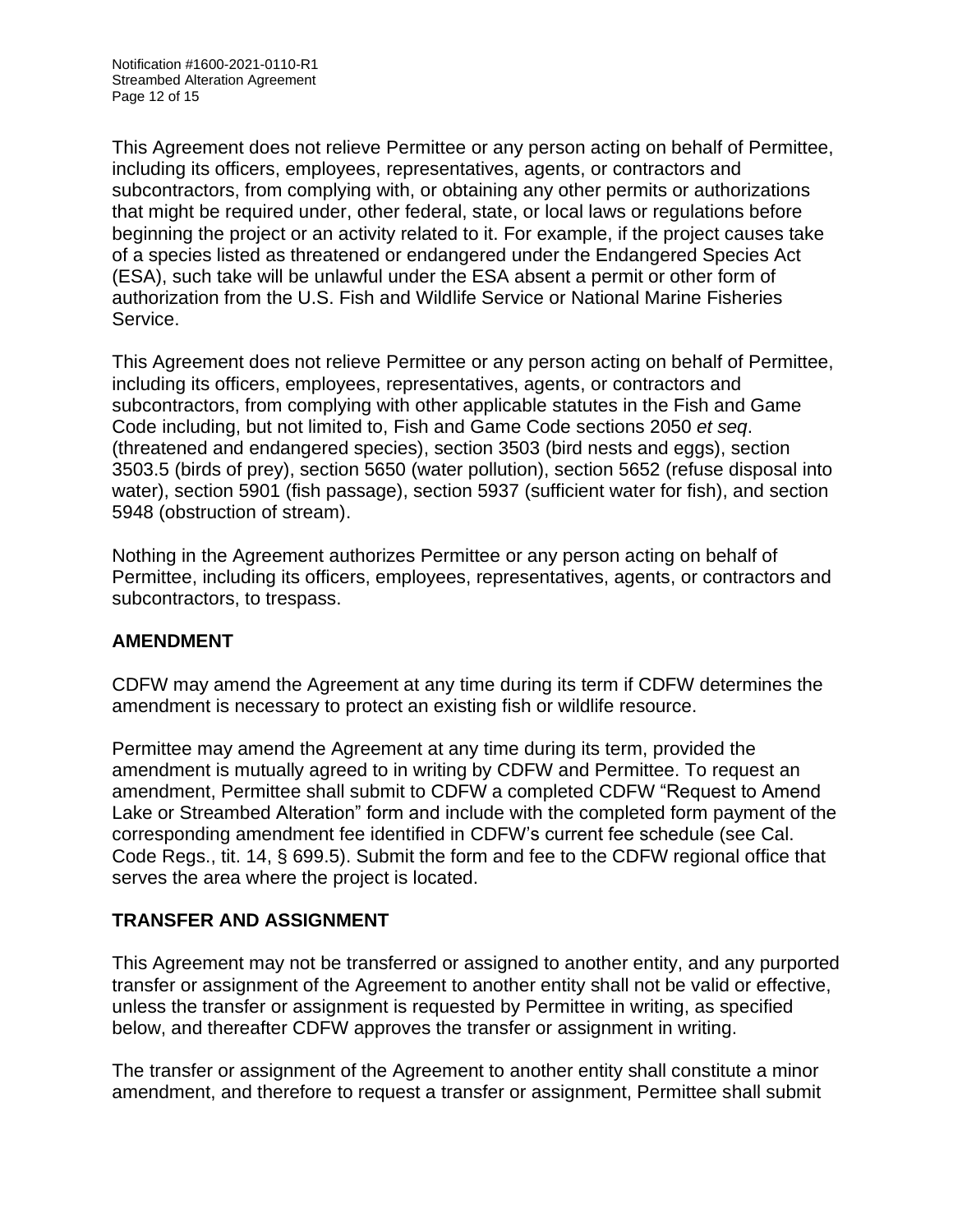to CDFW a completed CDFW "Request to Amend Lake or Streambed Alteration" form and include with the completed form payment of the minor amendment fee identified in CDFW's current fee schedule (see Cal. Code Regs., tit. 14, § 699.5). Submit the form and fee to the CDFW regional office that serves the area where the project is located.

# **EXTENSIONS**

In accordance with Fish and Game Code section 1605, subdivision (b), Permittee may request one extension of the Agreement, provided the request is made prior to the expiration of the Agreement's term. To request an extension, Permittee shall submit to CDFW a completed CDFW "Request to Extend Lake or Streambed Alteration" form and include with the completed form payment of the extension fee identified in CDFW's current fee schedule (see Cal. Code Regs., tit. 14, § 699.5). CDFW shall process the extension request in accordance with Fish and Game Code section 1605, subdivisions (b) through (e).

If Permittee fails to submit a request to extend the Agreement prior to its expiration, Permittee must submit a new notification and notification fee before beginning or continuing the project the Agreement covers (Fish & G. Code § 1605, subd. (f)). Submit the form and fee to the CDFW regional office that serves the area where the project is located.

# **EFFECTIVE DATE**

The Agreement becomes effective on the date of CDFW's signature, which shall be: 1) after Permittee's signature; 2) after CDFW complies with all applicable requirements under the CEQA; and 3) after payment of the applicable Fish and Game Code section 711.4 filing fee listed at [https://www.wildlife.ca.gov/Conservation/CEQA/Fees.](https://www.wildlife.ca.gov/Conservation/CEQA/Fees)

# **TERM**

This Agreement shall expire 5 years from the CDFW signature date below, unless it is terminated or extended before then. All provisions in the Agreement shall remain in force throughout its term. Permittee shall remain responsible for implementing any provisions specified herein to protect fish and wildlife resources after the Agreement expires or is terminated, as Fish and Game Code section 1605, subdivision (a)(2) requires.

# **AUTHORITY**

If the person signing the Agreement (signatory) is doing so as a representative of Permittee, the signatory hereby acknowledges that he or she is doing so on Permittee's behalf and represents and warrants that he or she has the authority to legally bind Permittee to the provisions herein.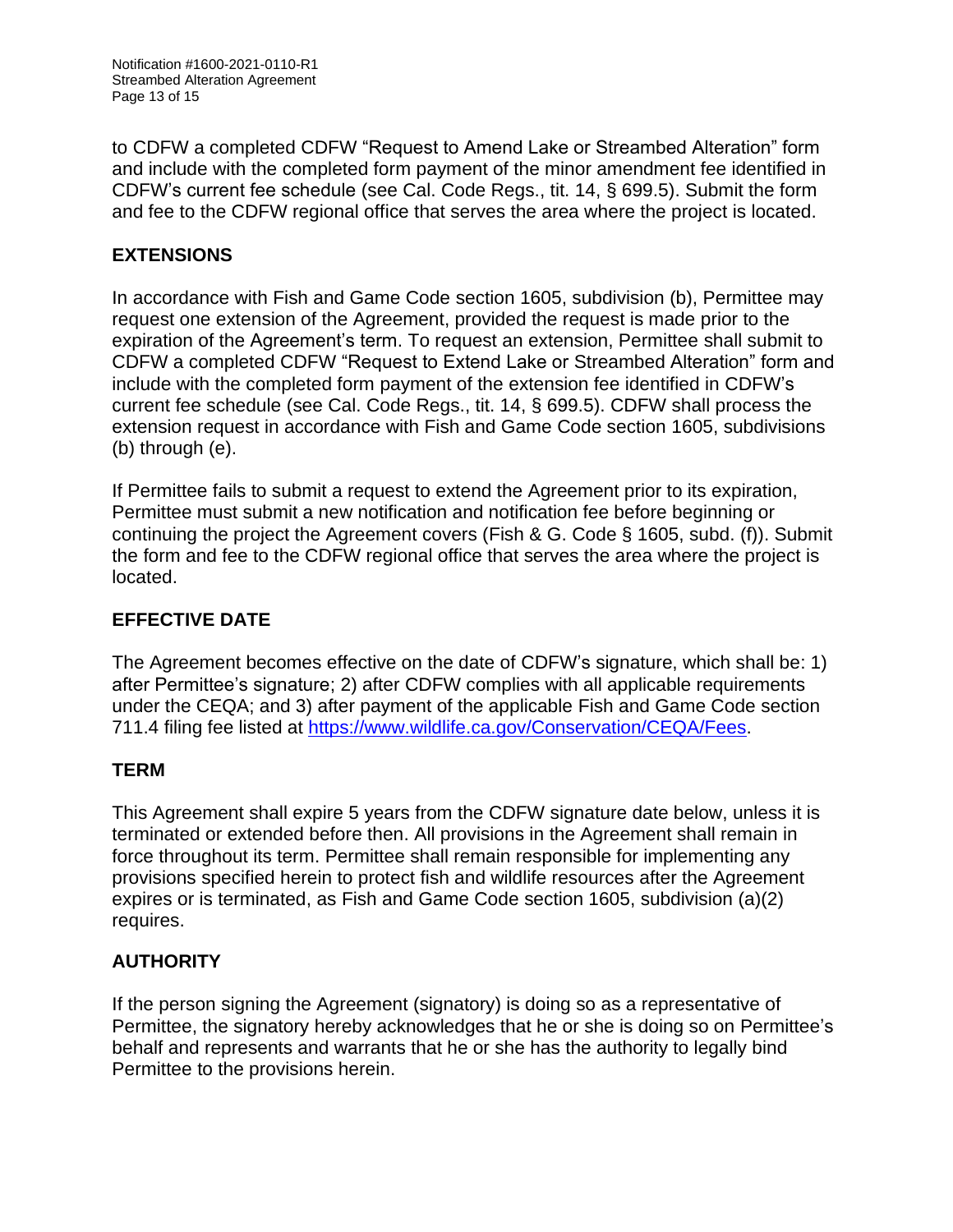Notification #1600-2021-0110-R1 Streambed Alteration Agreement Page 14 of 15

# **AUTHORIZATION**

This Agreement authorizes only the project described herein. If Permittee begins or completes a project different from the project the Agreement authorizes, Permittee may be subject to civil or criminal prosecution for failing to notify CDFW in accordance with Fish and Game Code section 1602.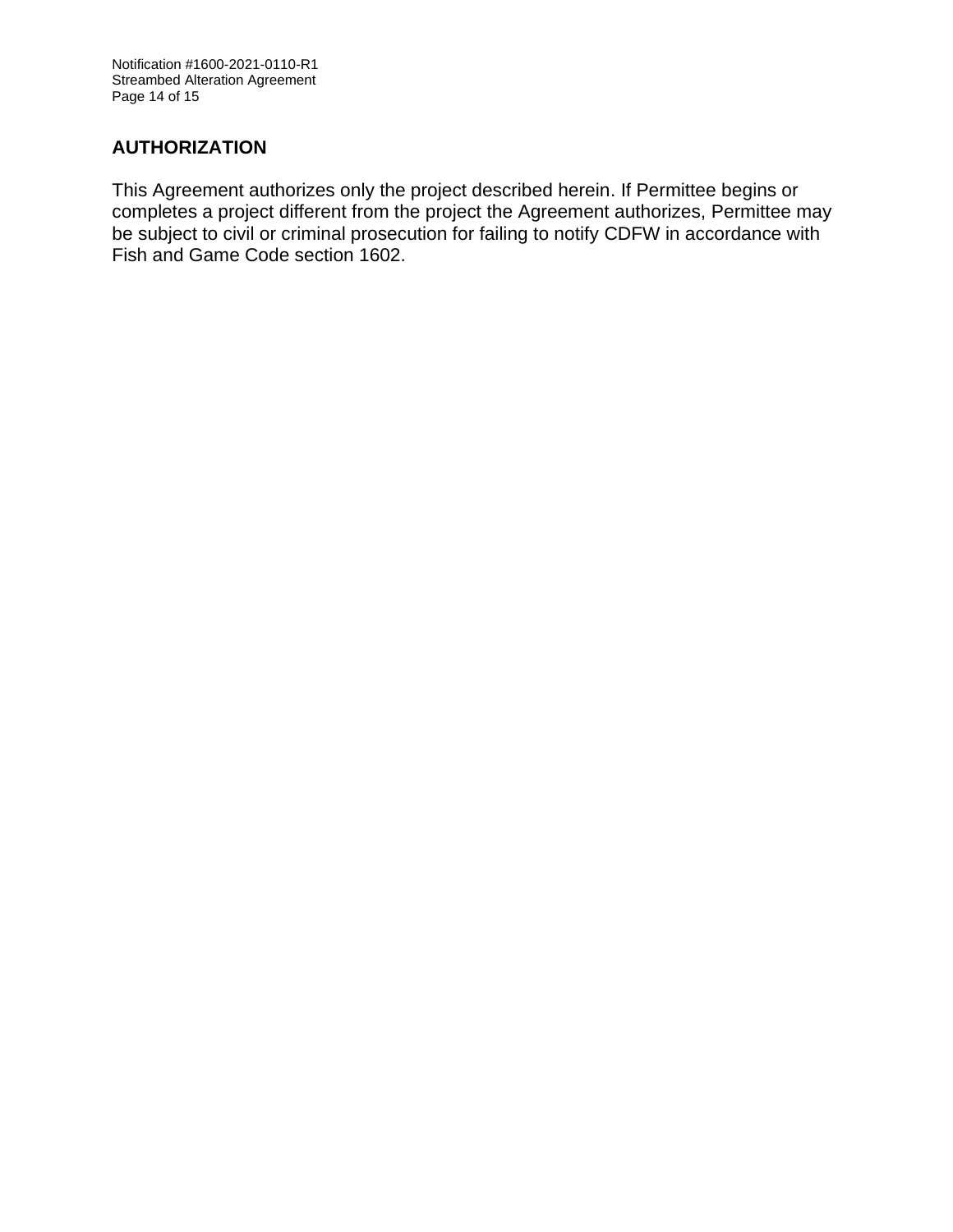**Notification #1600-2021-0110-R1 Streambed Alteration Agreement Page 15 of 15**

#### **CONCURRENCE**

**The undersigned accepts and agrees to comply with all provisions contained herein.**

**FOR PERMITTEE**

on a Dist

**Jad Dickson FWS Forestry Services, LLC**

 $2 - 3 - 22$ **Date**

**FOR DEPARTMENT OF FISH AND WILDLIFE**

1 lva

**Mr.** Richard **Klug Senior Environmental Scientist (Supervisor)**

**Prepared by: Merissa Hanisko Environmental Scientist January 7, 2022**

02/03/2022

**Date**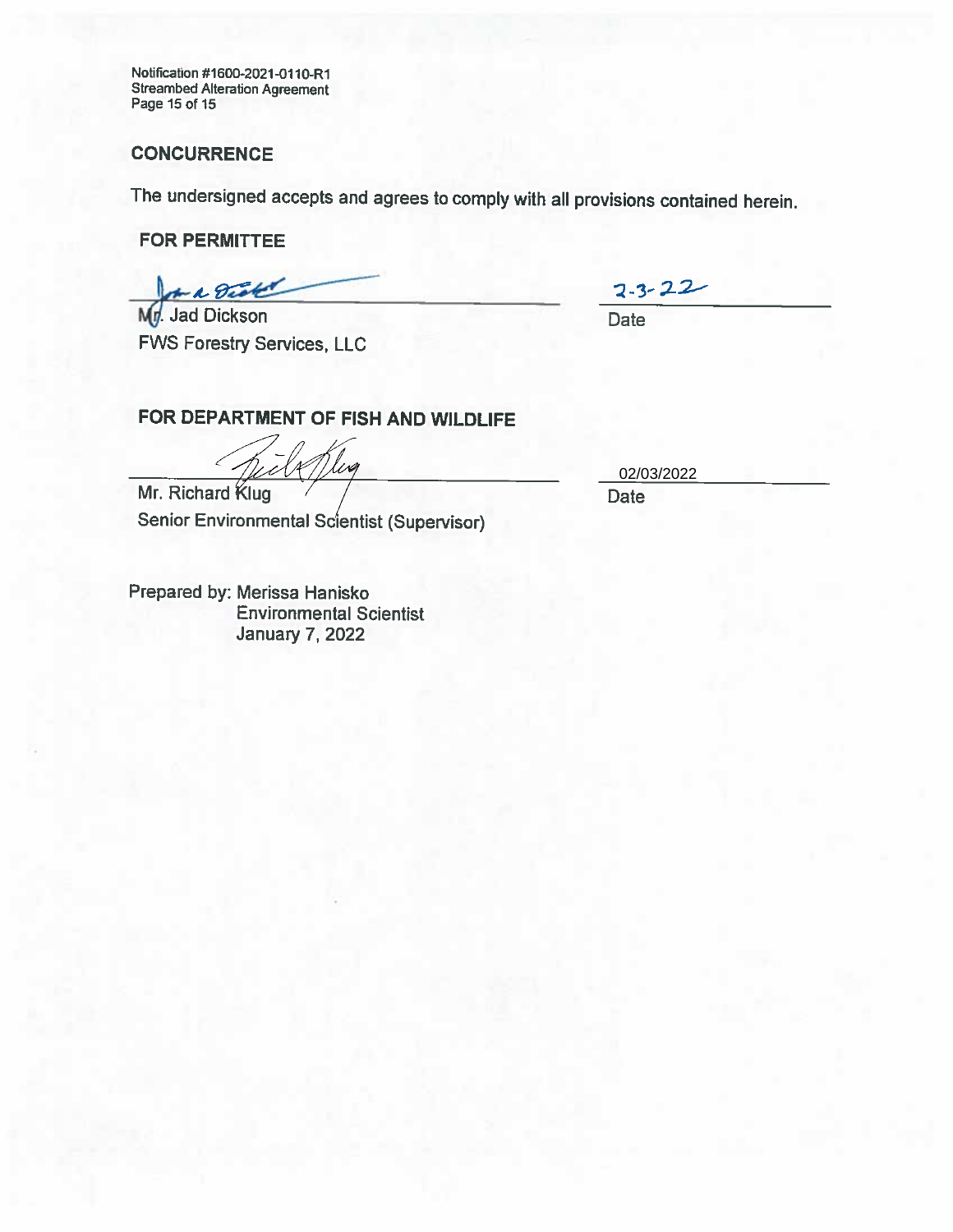| For U.S. Mail:<br>P.O. Box 3044<br>Sacramento, CA 95812-3044 | <b>TO:</b> $\boxtimes$ Office of Planning and Research FROM: Department of Fish and Wildlife<br>Northern Region<br>1625 South Main Street<br><b>Yreka, CA 96097</b><br>Contact: Merissa Hanisko<br>Phone: (530) 841-2568 |
|--------------------------------------------------------------|--------------------------------------------------------------------------------------------------------------------------------------------------------------------------------------------------------------------------|
| Street Address:                                              | <b>LEAD AGENCY (if different from above):</b>                                                                                                                                                                            |
| 1400 Tenth Street                                            | California Forestry and Fire Protection                                                                                                                                                                                  |
| Sacramento, CA 95814                                         | 6105 Airport Road                                                                                                                                                                                                        |

Redding, CA 96003 Contact: Jonathan Woessner Phone: (530) 244-2438

#### *SUBJECT: Filing of Notice of Determination pursuant to § 21108 of the Public Resources Code*

Project Title: Streambed Alteration Agreement No. 1600-2021-0110-R1 "Hunts" Timber Harvesting Plan (THP) 2-21-00129-SIS.

Project Location: The project is located on West Fork Cottonwood Creek and Hunts Creek tributaries to Cottonwood Creek in the West Fork Cottonwood Creek (1105.360302) and Hunts Creek (1105.360303) Planning Watersheds, in the County of Siskiyou, State of California; Township 47N, Range 07W, sections 4 and 6 and Township 48N, Range 07W, sections 28, 29, and 34; Mount Diablo base and meridian; U.S. Geological Survey 7.5-minute quadrangle map Cottonwood Peak.

Project Description: The project is limited to five encroachments including removal of one existing 36-inch corrugated metal pipe (CMP) crossing on a Class I watercourse and water drafting from two existing instream drafting sites on Class I watercourses and water drafting from two existing off channel drafting sites on a Class I and a Class II watercourse, as described on pages 14, 33, 37, 40 through 43, and 59.1 through 59.3 and shown on maps on pages 56 and 57.3 of the THP.

This is to advise that the Department of Fish and Wildlife (CDFW), acting as  $\Box$  **the lead agency /**  $\boxtimes$  **a responsible agency** approved the above-described project on the date signed below and has made the following determinations regarding the above described project:

- 1. The project **will / will not** have a significant effect on the environment. (This determination is B limited to effects within CDFW's jurisdiction when CDFW acts as a responsible agency.)
- 2. **An environmental impact report / A negative declaration / A timber harvesting plan**  was prepared for this project pursuant to CEQA.
- 3. Mitigation measures **were / were not** made a condition of DFW's approval of the project. B
- 4. A Statement of Overriding Considerations  $\Box$  was  $\prime \boxtimes$  was not adopted by DFW for this project.
- 5. Findings **were / were not** made by CDFW pursuant to Public Resources Code § 21081(a). B The Department did, however, adopt findings to document its compliance with CEQA.
- 6. Compliance with the environmental filing fee requirement at Fish and Game Code § 711.4 (check one):
	- Payment is submitted with this notice.
	- $\Box$  A copy of a receipt showing prior payment is on file with CDFW.
	- $\Box$  A copy of the CEQA Filing Fee No Effect Determination Form signed by CDFW is attached to this notice.
- □ Lead Agency certification: CDFW, as Lead Agency, has made the final EIR with comments and responses and record of project approval, or the Negative Declaration, available to the General Public at the CDFW office identified above.
- Responsible Agency statement: The final EIR, Negative Declaration, or THP that was prepared by Responsible Agency statement: The final EIR, Negative Declaration, or THP that was prepared by the Lead Agency for this project is available to the General Public at the office location listed above for the Lead Agency. CDFW's CEQA Findings are available at the CDFW office identified above.

Signed:  $\eta_{\ell\ell}/\eta_{\ell\ell}$ Richard Klug *7;*

Date: 02/03/2022

Senior Environmental Scientist (Supervisor) Date Received for filing at OPR: